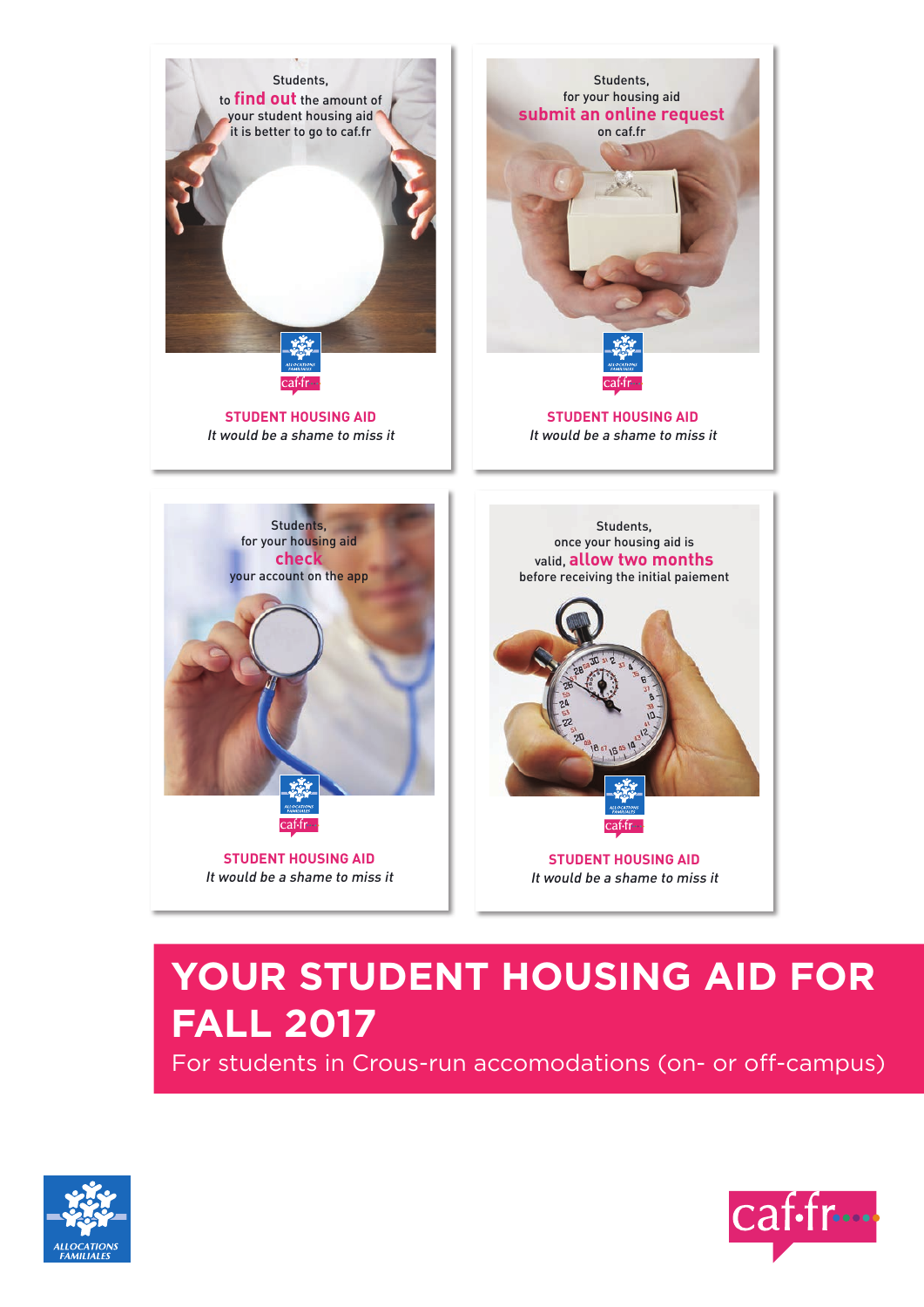# You are a student You live in a Crous-run accommodation You may be eligible for student housing aid

# **APPLY FOR HOUSING AID ONLINE ON OUR WEBSITE WWW.CAF.FR**

You will need to open a French bank account in order to apply.

You will also need:

- Your housing agreement
- Your bank account information slip (Relevé d'identité bancaire: RIB)
- The amount of your financial resources in 2015

#### **IMPORTANT**

• Apply for housing aid as soon as you move in.

• Your housing aid entitlement begins the month after you move in. For example, if you move into your accommodations in September and submit your application right away, you will be entitled to housing aid beginning in October. Your first payment will then be made between November 5<sup>th</sup> and November 10<sup>th</sup>.

| septembre |                |      |      |      | octobre |                |      |                | novembre |                |      |      |      |      |      |      |      |      |      |                |
|-----------|----------------|------|------|------|---------|----------------|------|----------------|----------|----------------|------|------|------|------|------|------|------|------|------|----------------|
| lun.      | mar.           | mer. | jeu. | ven. | sam.    | dim.           | lun. | mar.           | mer.     | jeu.           | ven. | sam. | dim. | lun. | mar. | mer. | jeu. | ven. | sam. | dim.           |
|           | $\overline{c}$ | 3    | 4    | 5    | 6       | $\overline{7}$ | 29   | 30             |          | $\overline{c}$ | 3    | 4    | 5    | 27   | 28   | 29   | 30   | 31   |      | $\overline{2}$ |
| 8         | 9              | 10   | 11   | 12   | 13      | 14             | 6    | $\overline{7}$ | 8        | 9              | 10   | 11   | 12   | 3    | 4    | Ι5ι  | 6    |      | 8    | 9              |
| 15        | 16             | 17   | 18   | 19   | 20      | 21             | 13   | 14             | 15       | 16             | 17   | 18   | 19   | 10   | 11   |      | 13   | 14   | 15   | 16             |
| 22        | 23             | 24   | 25   | 26   | 27      | 28             | 20   | 21             | 22       | 23             | 24   | 25   | 26   | 17   | 18   |      | 20   | 21   | 22   | - 23           |
| 29        | 30             |      | 2    | 3    | 4       | 5              | 27   | 28             | 29       | 30             | 31   |      |      | 24   | 25   |      | 27   | 28   | 29   | 30             |
|           |                |      |      |      |         |                |      |                |          |                |      |      |      |      |      |      |      |      |      |                |



• If you need to provide documentary evidence, the list of required documents will appear on the last page of your online application.

• Before you begin your online application, you can estimate the amount of your housing aid entitlement in the section "Les services en ligne: estimer vos droits" (Online services: estimate your entitlement).

If you are already receiving other Caf benefits, go to the "Mon compte" (my account") area to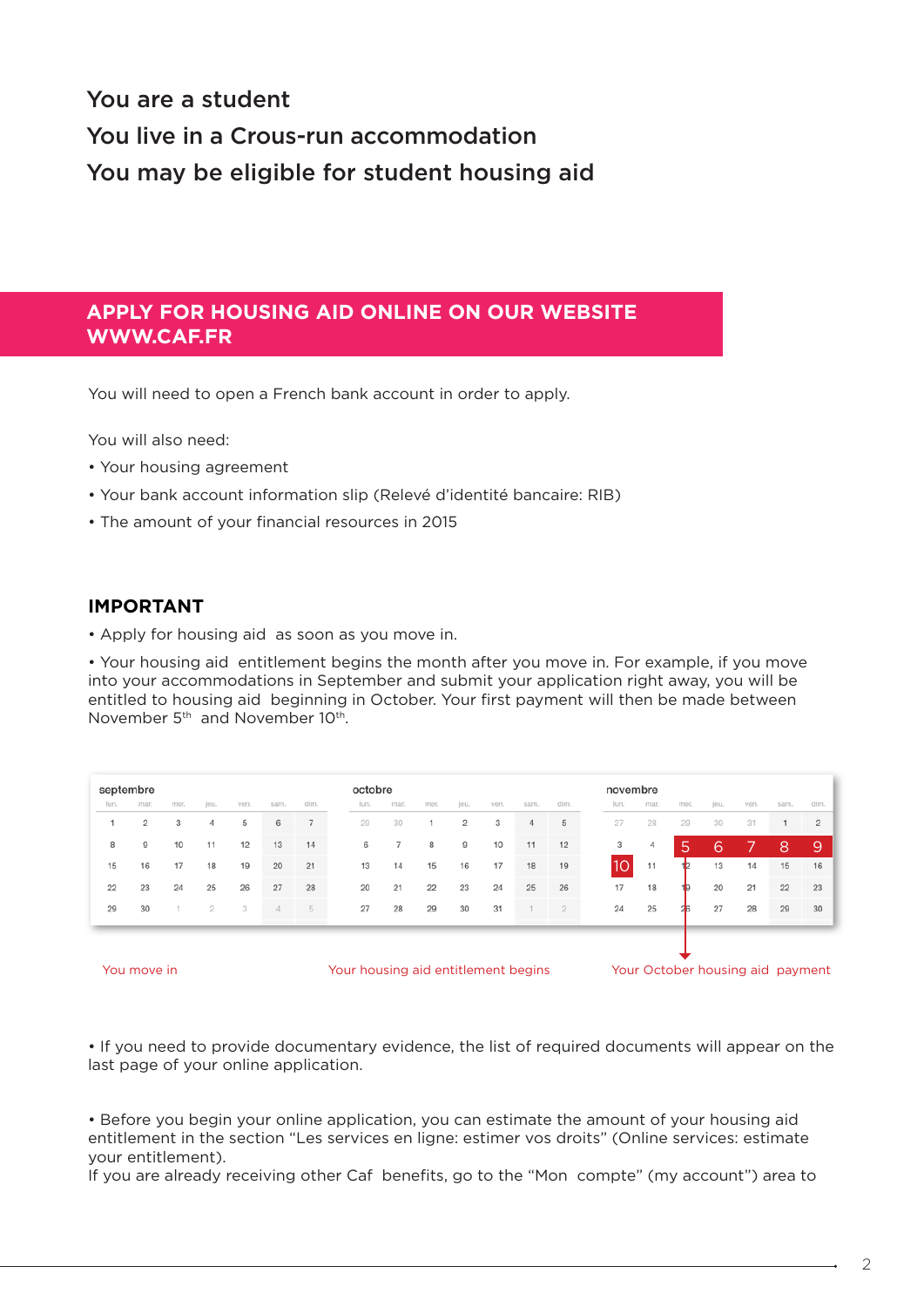# **APPLY ONLINE IN A FEW EASY CLICKS ON WWW.CAF.FR**

#### apply.

If you are not receiving any other benefits:



**Click on "Demander une prestation" (Apply for a benefit)**

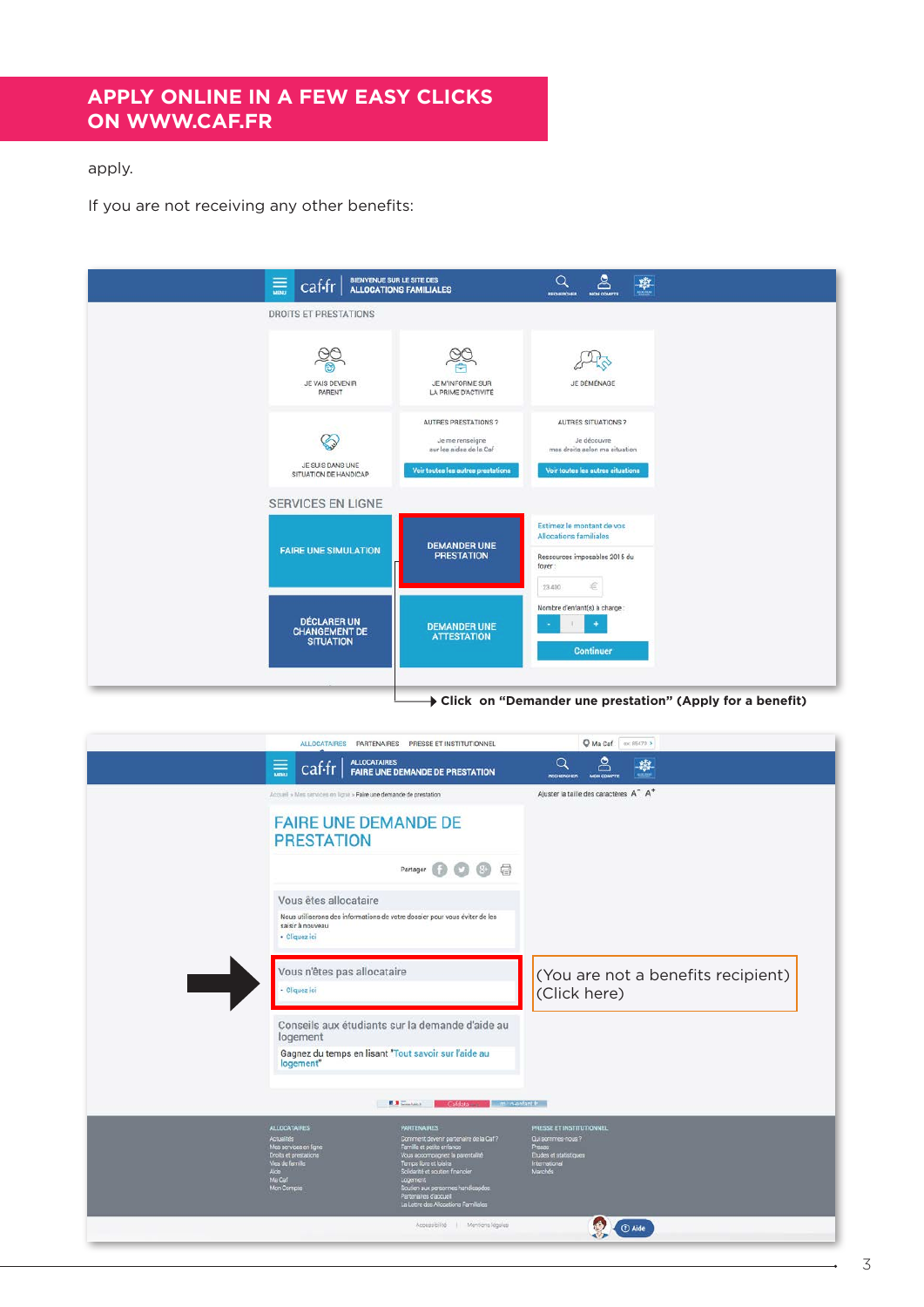| <b>ALLOCATAIRES</b>                                                                                                                   | PARTENAIRES<br>PRESSE ET INSTITUTIONNEL                                                                                                                                                                                                                                                                                                                                                                                                                                                                                                                                                                                                                                                                                                                                                                                                                                                                                                                                                                                                                                                                                                                                                                                                                                                                                                                                                                    | O Ma Caf Coorporal >                                                                                             |  |
|---------------------------------------------------------------------------------------------------------------------------------------|------------------------------------------------------------------------------------------------------------------------------------------------------------------------------------------------------------------------------------------------------------------------------------------------------------------------------------------------------------------------------------------------------------------------------------------------------------------------------------------------------------------------------------------------------------------------------------------------------------------------------------------------------------------------------------------------------------------------------------------------------------------------------------------------------------------------------------------------------------------------------------------------------------------------------------------------------------------------------------------------------------------------------------------------------------------------------------------------------------------------------------------------------------------------------------------------------------------------------------------------------------------------------------------------------------------------------------------------------------------------------------------------------------|------------------------------------------------------------------------------------------------------------------|--|
| $\equiv$<br>caf-fr                                                                                                                    | AIDES ET SERVICES<br>FAIRE UNE DEMANDE DE PRESTATION                                                                                                                                                                                                                                                                                                                                                                                                                                                                                                                                                                                                                                                                                                                                                                                                                                                                                                                                                                                                                                                                                                                                                                                                                                                                                                                                                       | Q<br>RECHERCHER<br><b>MON COMPTE</b>                                                                             |  |
|                                                                                                                                       | Accueil > Aides et services > Les services en ligne > Faire une demande de prestation                                                                                                                                                                                                                                                                                                                                                                                                                                                                                                                                                                                                                                                                                                                                                                                                                                                                                                                                                                                                                                                                                                                                                                                                                                                                                                                      |                                                                                                                  |  |
|                                                                                                                                       | Faire une demande de prestation<br>Vous souhaitez faire une demande de prestation<br>- Aides au logement<br>et allocation de base<br>» Prime à l'adoption et allocation de base<br>· Prestation partagée d'éducation de l'enfant<br>- Complément libre choix d'activité<br>· Complément libre choix mode de garde<br>» Prime d'activité<br>· Demande de prestations familiales ou changement de situation<br>· Allocation de rentrée scolaire<br>» Allocation de soutien familial et tiers recueillant<br>» Aide au recouvrement des pensions alimentaires impayées<br>» Revenu de solidarité active<br>- Allocation aux adultes handicapés<br>» Allocation d'éducation de l'enfant handicapé<br>» Allocation journalière de présence parentale<br>» Prime de déménagement.<br>- Prêt à l'amélioration de l'habitat<br>» Prêt à l'amélioration de l'habitat, assistant(e)s maternel(le)s<br>- Affiliation à l'assurance viellesse d'un aidant familial<br>- Bafa : demande d'aide à la formation<br>Les demandes complémentaires<br>» Demande de versement direct - aides au logement<br>- Enfant(s) en résidence alternée - Déclaration et choix des parents<br>· Attestation de loyer ou de résidence en foyer<br>- Certificat de prêt<br>Tout formulaire téléchargé et imprimé sera pris en compte par l'organisme destinataire s'il n'a<br>pas fait l'objet d'altération (décret nº 9968 du 02/02/99). | Housing aid                                                                                                      |  |
|                                                                                                                                       | Pour consulter les formulaires, vous devez disposer du logiciel Adobe Reader sur votre machine. Pour<br>télécharger ce logiciel gratuitement, cliquez sur l'icône.                                                                                                                                                                                                                                                                                                                                                                                                                                                                                                                                                                                                                                                                                                                                                                                                                                                                                                                                                                                                                                                                                                                                                                                                                                         |                                                                                                                  |  |
|                                                                                                                                       | Ge Adobe<br>Reader                                                                                                                                                                                                                                                                                                                                                                                                                                                                                                                                                                                                                                                                                                                                                                                                                                                                                                                                                                                                                                                                                                                                                                                                                                                                                                                                                                                         |                                                                                                                  |  |
|                                                                                                                                       | <b>EL Britannia</b><br>Cafdata                                                                                                                                                                                                                                                                                                                                                                                                                                                                                                                                                                                                                                                                                                                                                                                                                                                                                                                                                                                                                                                                                                                                                                                                                                                                                                                                                                             | m n-enfant fr                                                                                                    |  |
| <b>ALLOCATAIRES</b><br>Actualités<br>Mes services en ligne<br>Droits et prestations<br>Vies de famille<br>Ma Caf<br><b>Mon Compte</b> | <b>PARTENAIRES</b><br>Comment devenir partenaire de la Caf?<br>Famille et petite enfance<br>Vous accompagnez la parentalité<br><b>Temps libre et loisirs</b><br>Solidarité et soutien financier<br>Logement<br>Soutien aux personnes handicapées<br>Partenaires d'accueil<br>La Lettre des Allocations Familiales                                                                                                                                                                                                                                                                                                                                                                                                                                                                                                                                                                                                                                                                                                                                                                                                                                                                                                                                                                                                                                                                                          | PRESSE-INSTITUTIONNEL<br>Qui sommes-nous?<br>Presse<br><b>Etudes et statistiques</b><br>International<br>Marches |  |
|                                                                                                                                       | Accessibilité   Mentions légales                                                                                                                                                                                                                                                                                                                                                                                                                                                                                                                                                                                                                                                                                                                                                                                                                                                                                                                                                                                                                                                                                                                                                                                                                                                                                                                                                                           |                                                                                                                  |  |

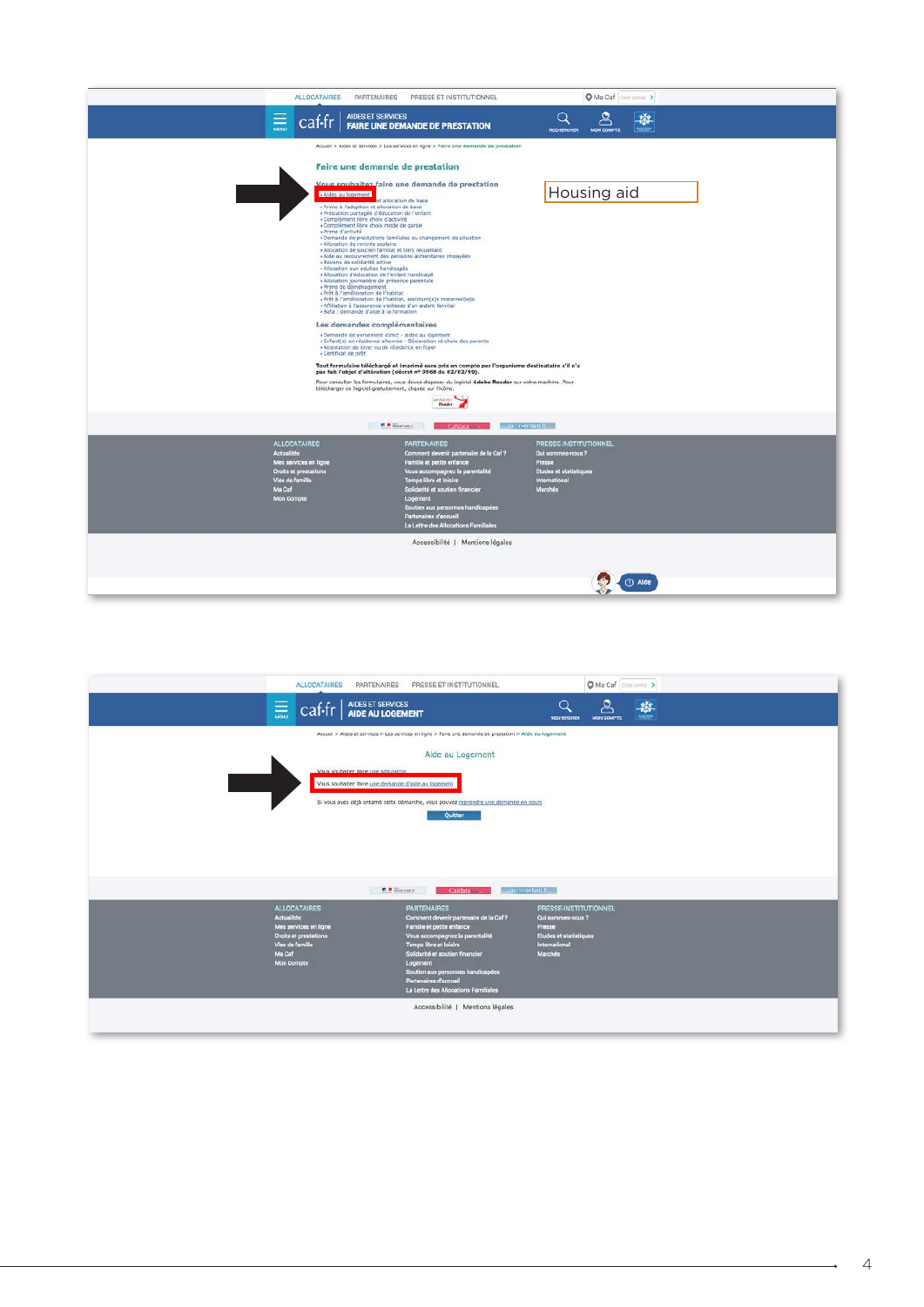# **YOUR ONLINE APPLICATION STEP BY STEP**

#### **Step 1: Eligibility criteria ("Conditions d'accès")**

Fill in the information about your accommodations

| <b>ALLOCATAIRES</b>                                                                   | <b>PARTENAIRES</b><br>PRESSE ET INSTITUTIONNEL                                                                                                                                                                                                                                                                                                                   | O Ma Caf   Doctoront >                                                                                                  |  |
|---------------------------------------------------------------------------------------|------------------------------------------------------------------------------------------------------------------------------------------------------------------------------------------------------------------------------------------------------------------------------------------------------------------------------------------------------------------|-------------------------------------------------------------------------------------------------------------------------|--|
| 量<br>caf-fr                                                                           | AIDES ET SERVICES<br><b>DEMANDER L'AIDE AU LOGEMENT</b>                                                                                                                                                                                                                                                                                                          | Ω<br>遊<br>1000<br><b>MON COMPTE</b><br>RECHERCHER                                                                       |  |
| Conditions d'accès                                                                    | Accueil > Aides et services > Les services en ligne > Faire une demande de prestation > Demander l'aide au logement<br>Engagement<br>Saisie<br>Fin<br>Les champs précédés d'un astérisque (*) sont obligatoires<br>Demande d'aide au logement<br>■ Vous êtes : ○ Locataire<br>En cité universitaire, résidence<br>nour étudiants, foyer.<br>Quitter<br>Continuer |                                                                                                                         |  |
| <b>ALLOCATAIRES</b><br><b>Actualités</b><br>Mes services en ligne                     | <b>R. R. Governor</b><br>Cafelata<br><b>PARTENAIRES</b><br>Comment dirvenir partenaire de la Caf?<br>Famille et putite enfance                                                                                                                                                                                                                                   | im in-enfant fr<br>PRESSE-INSTITUTIONNEL<br>Qui sommes-nous?<br>Presse                                                  |  |
| Droits et prestations<br><b>Vies de famille</b><br><b>Ma Caf</b><br><b>Mon Compte</b> | Vous accompagnez la parentalité<br><b>Temps libre et loisirs</b><br>Solidarité et soutien financier<br>Logement<br>Soutien aux personnes handicapées<br><b>Partenaires d'accueil</b><br>La Lettre des Allocations Familiales                                                                                                                                     | <b>Etudes et statistiques</b><br>International<br>Marchés                                                               |  |
|                                                                                       | Accessibilité   Mentions légales                                                                                                                                                                                                                                                                                                                                 | → You are in a non-crous run student residence,<br>click on «En cité universitaire, résidence pour<br>étudiants, foyer» |  |

#### **Step 2: Legal agreement ("Engagement")**

Read this agreement carefully.

|                                                                                                                                             | <b>ALLOCATAIRES</b>                                                                                                                                                                                                                                                                                                                                                                                                                    | PARTENAIRES PRESSE ET INSTITUTIONNEL                                                                                                                                                                                                                                                                                                                                                                                                                                                                                                                                                                                                                                                                                                                                                                                                                                                                                                                                                                                                                                                                                                                                                                                                                                                                                                                                                                                                                                                                                                                                                                                                                                                                                        |                                                                                                            | O Ma Caf Cocoportal |  |
|---------------------------------------------------------------------------------------------------------------------------------------------|----------------------------------------------------------------------------------------------------------------------------------------------------------------------------------------------------------------------------------------------------------------------------------------------------------------------------------------------------------------------------------------------------------------------------------------|-----------------------------------------------------------------------------------------------------------------------------------------------------------------------------------------------------------------------------------------------------------------------------------------------------------------------------------------------------------------------------------------------------------------------------------------------------------------------------------------------------------------------------------------------------------------------------------------------------------------------------------------------------------------------------------------------------------------------------------------------------------------------------------------------------------------------------------------------------------------------------------------------------------------------------------------------------------------------------------------------------------------------------------------------------------------------------------------------------------------------------------------------------------------------------------------------------------------------------------------------------------------------------------------------------------------------------------------------------------------------------------------------------------------------------------------------------------------------------------------------------------------------------------------------------------------------------------------------------------------------------------------------------------------------------------------------------------------------------|------------------------------------------------------------------------------------------------------------|---------------------|--|
| $\equiv$                                                                                                                                    | AIDES ET SERVICES<br>cat-tr                                                                                                                                                                                                                                                                                                                                                                                                            | <b>DEMANDER L'AIDE AU LOGEMENT</b>                                                                                                                                                                                                                                                                                                                                                                                                                                                                                                                                                                                                                                                                                                                                                                                                                                                                                                                                                                                                                                                                                                                                                                                                                                                                                                                                                                                                                                                                                                                                                                                                                                                                                          | Q<br>RECHERCHER                                                                                            | <b>MON COMPTE</b>   |  |
|                                                                                                                                             | Conditions d'accès<br>conditions d'accès de la démarche en ligne.<br>- Vous certifiez que les renseignements saisis sont exacts.<br>pénal).<br>situation (familiale, professionnelle) ou dans celle de vos enfants.<br>de la sécurité sociale).<br>Vos droits concernant vos données personnelles<br>le cadre de la gestion de vos prestations.<br>(Caisses primaires d'assurance maladie, Pôle emploi, etc.).<br><b>E a</b> linestone | Accueil > Aides et services > Les services en ligne > Faire une demande de prestation > Demander l'aide au logennent<br>Saisie<br>Engagement<br>Fin.<br>Conditions d'utilisation du service en ligne<br>Vous demandez à bénéficier d'une aide au logement et sauf situations particulières vous remplissez les<br>Votre Cal a besoin de connaître votre adresse mél, notamment pour vous contacter.<br>La valeur juridique de cette démarche en ligne est la même que celle d'une déclaration papier.<br>La déclaration en ligne est une déclaration sur l'honneur qui vous engage.<br>La loi punit quiconque se rend coupable de fraude ou de fausse déclaration (Articles L.114-9 - dépôt de<br>plainte de la Caisse pouvant aboutir à : travail d'intérêt général, amende ou peine de prison, L. 114-17 du<br>Code de la sécurité sociale - prononcé de pénalités-, articles 313-1 à 313-3, 441-1 et 441-6 du Code<br>- Vous vous engagez à signaler immédiatement à votre Caisse tout changement intervenant dans votre<br>- Vous prenez connaissance que la Caf vérifie l'exactitude de cette déclaration (article L.114-19 du Code<br>Vos données personnelles sont traitées par votre Caf et par la branche Famille de la Sécurité sociale dans<br>Certaines de ces informations peuvent être transmises à nos partenaires dans le cadre de nos missions<br>Conformément à la loi n°78-17 du 6 janvier modifiée, vous disposez d'un droit d'accès et de rectification<br>de ces informations en vous adressant, par courrier postal accompagné d'une preuve d'identité, au<br>Fai pris connaissance des conditions d'accès et des modalités du service et je les accepte.<br>commencer<br>Cafriata<br>in n-entant tr |                                                                                                            |                     |  |
| <b>ALLOCATAJRES</b><br><b>Actualités</b><br>Mes services en ligne<br>Droits et prestations<br>Vies de familie<br>Ma Caf<br><b>Mon Compt</b> |                                                                                                                                                                                                                                                                                                                                                                                                                                        | <b>PARTENAIRES</b><br>Comment devenir partenaire de la Caf?<br>Famille et petite enfance<br>Vous accompagnez la parentalité<br><b>Temps libre et loisirs</b><br>Solidarité et soutien financier<br>Logement<br>Soutien aux personnes handicapées<br>Partenaires d'accueil<br>La Lettre des Allocations Familiales<br>Accessibilité   Mentions légales                                                                                                                                                                                                                                                                                                                                                                                                                                                                                                                                                                                                                                                                                                                                                                                                                                                                                                                                                                                                                                                                                                                                                                                                                                                                                                                                                                       | PRESSE-INSTITUTIONNEL<br>Qui sommes nous ?<br>Presse<br>Etudes et statistiques<br>International<br>Marchés |                     |  |
|                                                                                                                                             |                                                                                                                                                                                                                                                                                                                                                                                                                                        |                                                                                                                                                                                                                                                                                                                                                                                                                                                                                                                                                                                                                                                                                                                                                                                                                                                                                                                                                                                                                                                                                                                                                                                                                                                                                                                                                                                                                                                                                                                                                                                                                                                                                                                             |                                                                                                            |                     |  |

#### Do not forget to accept the conditions of access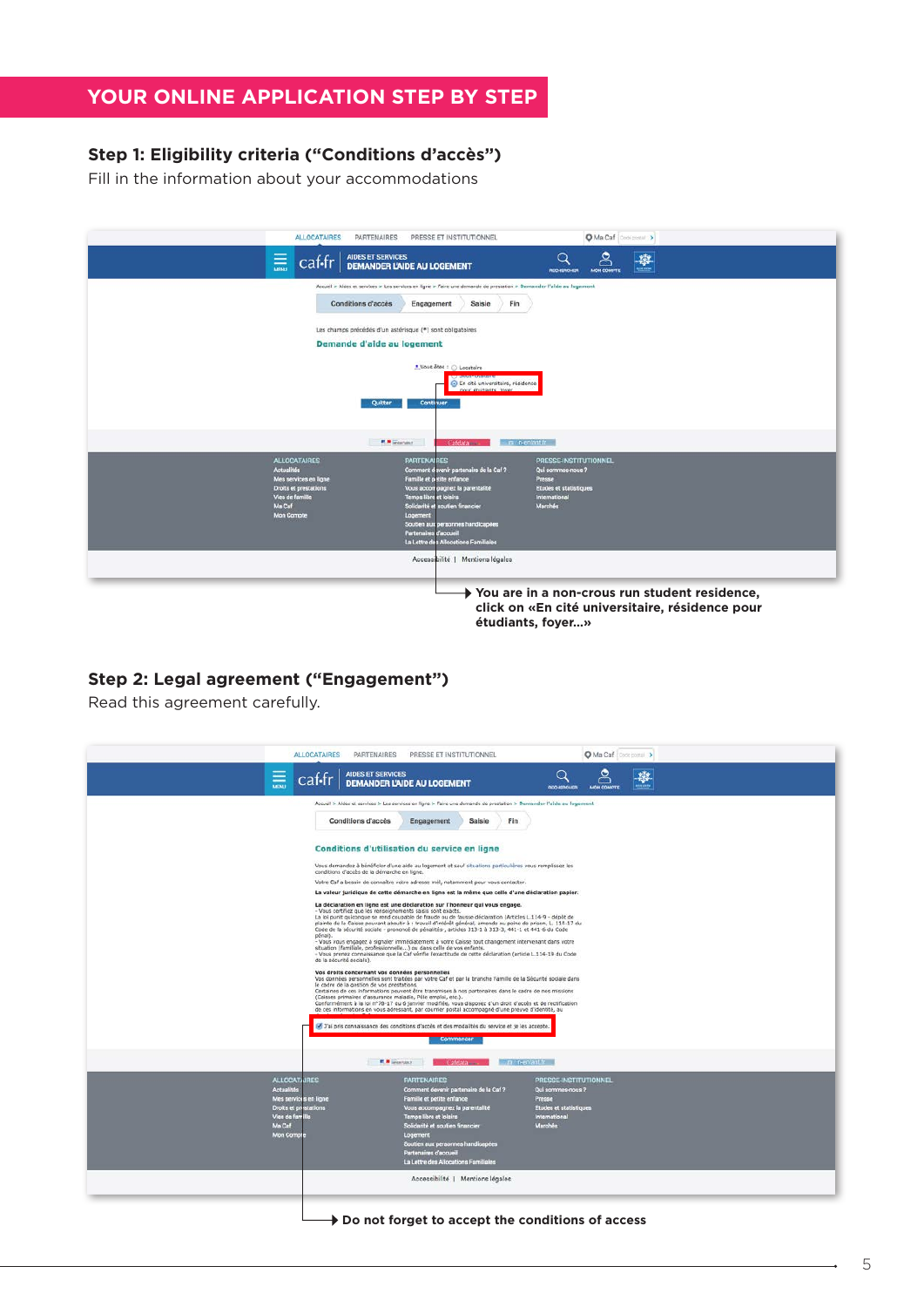#### **Step 3: Enter your information ("Saisie")**

- Fill in the information about your circumstances and your accommodations.
- Make sure to fill in your cell phone number so that you can get your password as soon as your application is complete.

**TIP:** You can save your application and go back to it later.

You will get an email with the number under which your application has been saved.

| Ouitter | Continuer plus tard | Continuer |
|---------|---------------------|-----------|
| Quit    | Continue later      | Continue  |

#### **Step 4: Finalize your application ("Fin")**

- Confirm the information you entered to submit your application.
- Submit any required documentary evidence.

Once your application has been registered:

• You will be assigned a benefits recipient number. It appears on the last screen ("Fin").

#### **Keep it in a safe place.**

| <b>Conditions d'accès</b>                                                                                 | Engagement<br><b>Saisie</b><br><b>Fin</b>                                                                                                                                                                                                                                                                                                                                                                                                                                                                                                                                   |                                                |
|-----------------------------------------------------------------------------------------------------------|-----------------------------------------------------------------------------------------------------------------------------------------------------------------------------------------------------------------------------------------------------------------------------------------------------------------------------------------------------------------------------------------------------------------------------------------------------------------------------------------------------------------------------------------------------------------------------|------------------------------------------------|
| Demande d'aide au logement                                                                                |                                                                                                                                                                                                                                                                                                                                                                                                                                                                                                                                                                             |                                                |
| versement de la prestation sera effectué vers le 05/12/2015.                                              | Si l'étude de votre dossier confirme que vous avez droit à l'allocation logement, le premier                                                                                                                                                                                                                                                                                                                                                                                                                                                                                |                                                |
| numéro de portable ou par courrier).<br>dossier.<br>Enregistrer ou imprimer le(s) document(s) ci-dessous. | Votre déclaration est bien enregistrée. Votre numéro allocataire est : XXXXXX<br>Conservez-le bien, il vous sera demandé pour toutes vos demarches avec la Car.<br>Nous allons également vous faire parvenir un mot de passe provisoire (par sms si vous avez fourni un<br>Muni de votre numéro allocataire et de votre mot de passe, vous pourrez vous connecter à votre espace<br>personnalisé "Mon Compte" du caf.fr pour transmettre des pièces ou consulter l'avancement de votre<br>Votre déclaration sera traitée dès réception des pièces justificatives demandées. | Your benefits<br>recipient number<br>is xxxxxx |
| Enregistrer ou imprimer le(s)<br>document(s) ci-dessous<br>Déclaration 15112015                           | Les pièces justificatives attendues<br>Vous devez encore envoyer à votre Caf la ou les pièces<br>justificatives suivantes :                                                                                                                                                                                                                                                                                                                                                                                                                                                 |                                                |

You will need your beneficiary recipient number ("numéro allocataire") and your password to log into your "my Account" (Mon compte) area.**We recommend that you save your application overview.**

Family circumstances: if you are single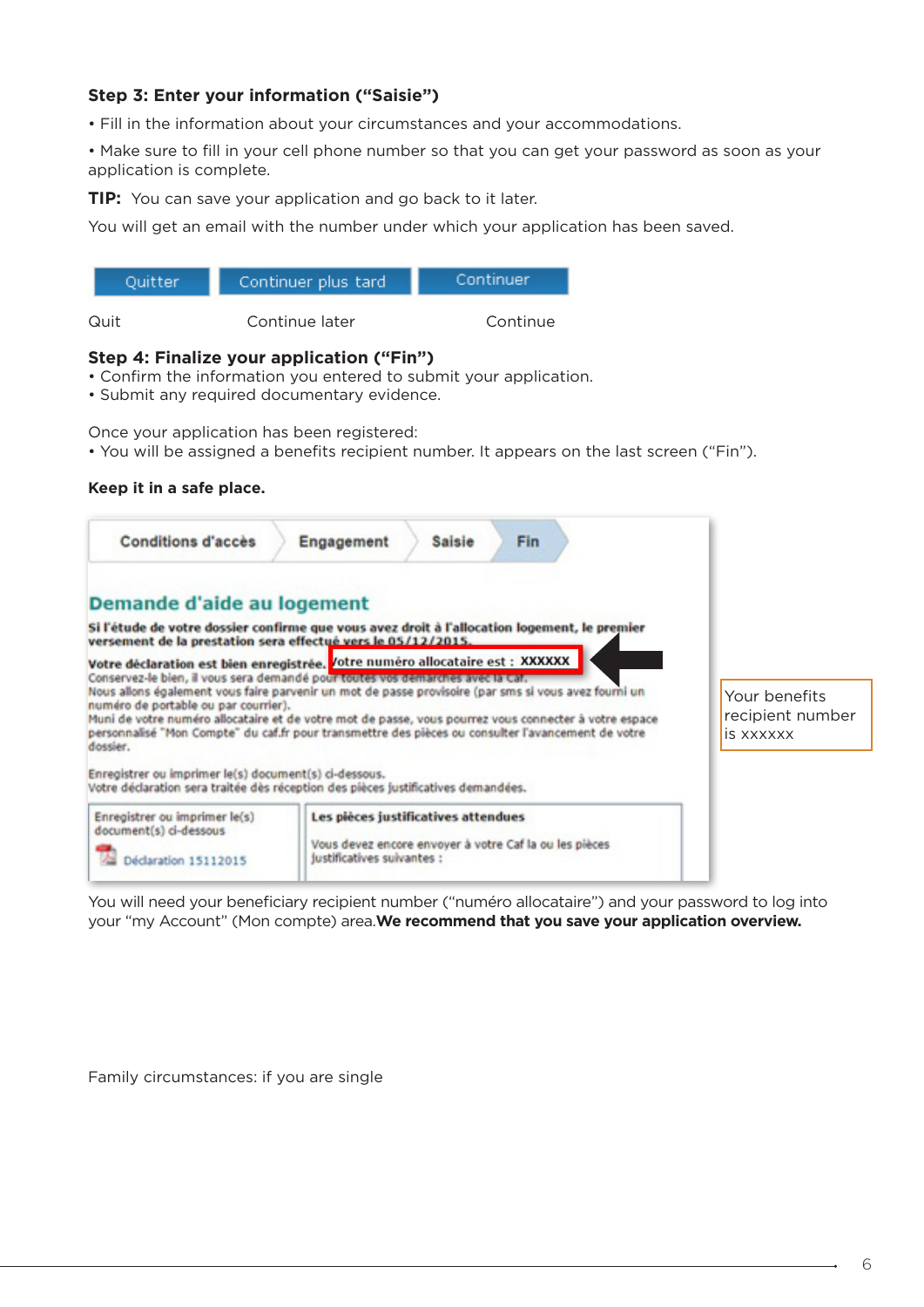# **HELPFUL HINTS**



• Entering your address: you can enter apostrophes and accents.

Only special characters cannot be entered. Specify your building and unit numbers.

• Entering your banking information: your BIC and IBAN numbers and the name of your bank ("domiciliation bancaire") are required.

• Entering your financial resources:

> Report all of your income for the relevant year. **If you have zero income, check the zero income box ("Aucun revenu").**

**> Do not report any Erasmus scholarships or social grants, they are not considered as income.**

**• Entering information about the organization you are renting from:**

If your accommodation is CROUS-approved ("conventionné")

| Demande d'aide au logement                                                                                   |                  |
|--------------------------------------------------------------------------------------------------------------|------------------|
| * Vous êtes en résidence<br>universitaire CROUS : C Oui C Non                                                |                  |
| Toutes les informations demandées ci-après figurent sur l'attestation<br>de résidence remise par votre CROUS |                  |
| Numéro de SIRET :                                                                                            |                  |
| Code locataire:                                                                                              |                  |
| ogement conventionné : C Oui C Non                                                                           | (Yo              |
| Date début convention:<br>Format JJ/MM/AAAA                                                                  | stu<br>Œ<br>Infc |
| Numéro de convention :                                                                                       | on i<br>by 1     |
| Quitter<br>Continuer                                                                                         |                  |

u are in a CROUS dent residence Yes No) ormation available the certificate provided by the CROUS